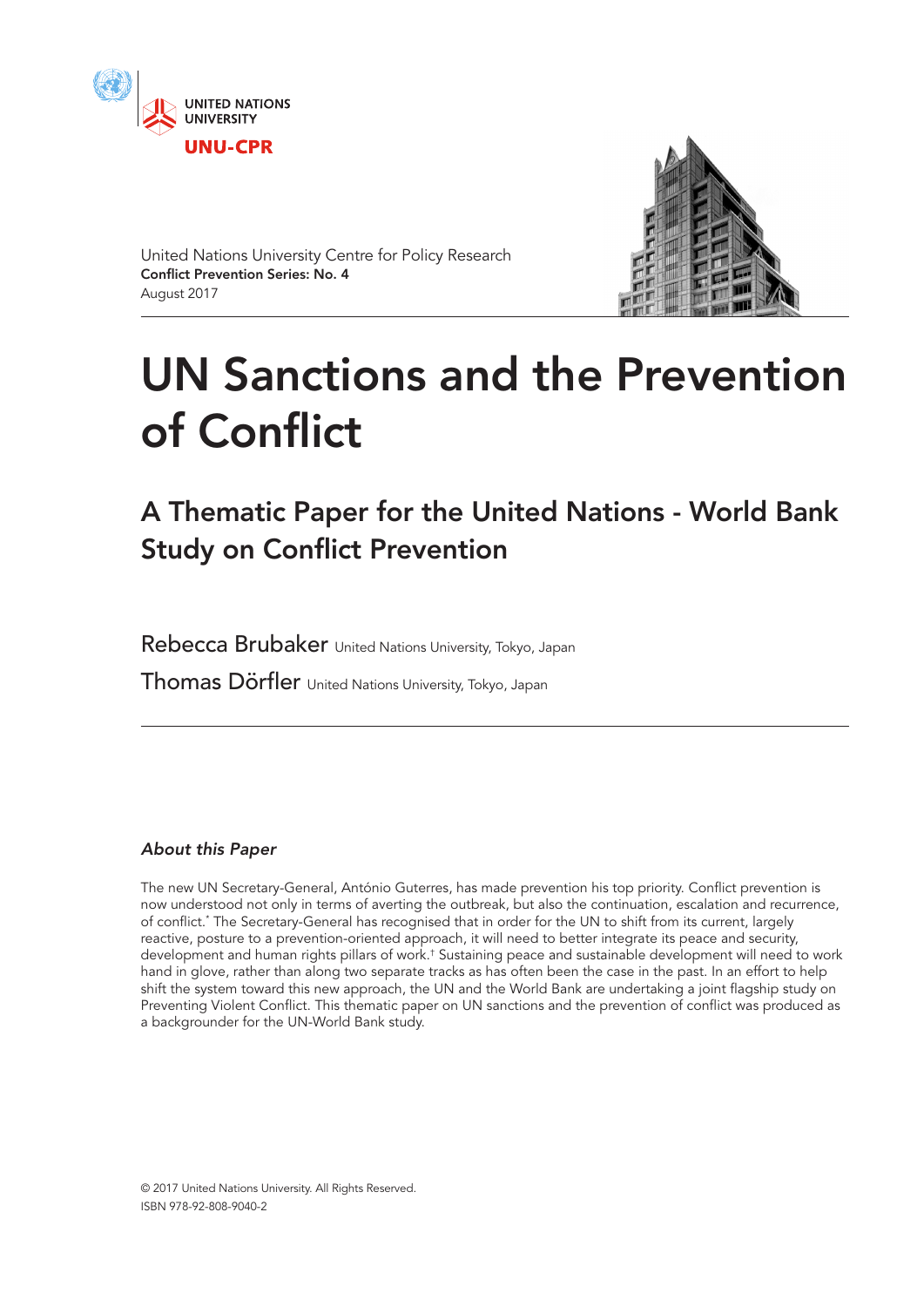#### Introduction

This article explores how and why different types of UN sanctions contribute to conflict prevention in intra-state conflicts. While acknowledging their potential contribution, the Security Council has not yet fully utilized UN sanctions towards conflict prevention, even though high-level UN officials have noted such potential. Former UN Deputy-Secretary General, Jan Eliasson, for example, highlighted the 'prevention' potential of UN sanctions at the opening of the 2014 High Level Review of UN Sanctions. DSG Eliasson stated that "sanctions are not only punitive" but are also designed to "support governments and regions working towards peaceful transition."1 The Security Council has repeatedly echoed DSG Eliasson's view that its sanctions are of a "preventive nature."2 Recently, also the Security Council has collectively acknowledged that sanctions "can contribute to create conditions conducive to the peaceful resolution … and support conflict prevention."3

It is surprising that the vast academic and policy-oriented literature on sanctions has not yet captured the preventative effects of UN sanctions. While much of the literature centers on the issue of whether or not sanctions are effective, sanctions design or the due process aspects of targeted sanctions, the question of how sanctions could contribute to conflict prevention in different stages of conflict has largely been ignored. To fill this gap, we argue that UN sanctions can play a productive role in efforts to de-escalate conflict, cease hostilities and bolster peace-building. Yet, the Council should articulate how sanctions are expected to reduce conflict and sanctions should be incorporated into broader conflict prevention strategies, aligned with other tools, clearly explained and accompanied by an impact analysis.

UN sanctions revolve around the idea that political and economic pressure on key individuals and groups – rather than on states as a whole – and sectoral bans rather than comprehensive trade embargoes – can induce policy change or dry up conflict financing, while minimizing detrimental effects on the wider populations.<sup>4</sup> Sanctions are employed to compel a target to change its behavior, to constrain the target's activities, or to stigmatize the target and reinforce norms.5 The Council has employed sanctions to address intrastate conflicts in sixteen cases, the majority of which were in Africa.<sup>6</sup> In some cases, these sanctions were aligned with other tools. In Afghanistan, sanctions were combined with diplomacy and negotiations, in Côte d'Ivoire and Libya with a Council-mandated multinational use of force and in Guinea-Bissau with regional and international pressure to restore constitutional order.<sup>7</sup>

However, sanctions are often applied only once violent conflict has escalated. The Council's highly politicized decisionmaking prevents it from adjusting its sanctions regimes to changing conflict dynamics and concurrent prevention initiatives. Systemic forces, such as the illicit trafficking networks, often compromise sanctions' efficacy. Moreover, even targeted sanctions can still produce unintended socioeconomic effects, such as expanding existing illicit markets and criminal networks.<sup>8</sup> These side effects have the potential to weaken the social and economic fabric and may undermine conflict resolution.

The article is organized as follows. We first assess how the Security Council applies the different sanctions tools and what their potential to prevent conflict could be. Then we study how sanctions could prevent conflict in four crucial stages, including outbreak, escalation, continuation and recurrence of conflict, while recognizing that violent conflict is not necessarily a linear process. We look at the role UN sanctions have and could play in each of these stages. Our analysis is based on UN documents, press reportage, and personal interviews. We also draw on the Targeted Sanctions Consortium (TSC) database on all cases of UN targeted sanctions after 1990.<sup>9</sup> While not primarily focusing on prevention, the database allows us to investigate to what degree the Council's objectives were achieved and the contribution of UN sanctions to that outcome. We conclude with seven policy recommendations for maximizing the effectiveness of UN sanctions to prevent conflict.

#### The Sanctions Tool Box

Once the Security Council decides to establish a sanctions regime, designers can levy several tools for the prevention of conflict. The Security Council has imposed arms embargoes in twenty-one cases (fifteen intrastate conflicts), making arms embargoes the most frequently applied sanctions measure.10 The potential to prevent conflict with an arms embargo lies in reducing a target's ability to engage in violent conflict through restricting its access to arms. Of the twenty-one cases in which the Council has imposed arms embargoes, they were applied to all parties in 10 cases,<sup>11</sup> only the government in 5 cases<sup>12</sup> and only non-state actors in 6 cases.<sup>13</sup> Over time, the Security Council frequently decides to exempt the government, as occurred in the cases of Sierra Leone, Somalia and the DRC.14 It is disputed whether or not arms embargoes on all parties cement military asymmetries in favor of a government, as was discussed in Yugoslavia<sup>15</sup> and Libya<sup>16</sup> – and a major reason that the US opposed an arms embargo in Syria.17 The "mutually hurting stalemate" thesis suggests that warring parties need to be in a situation where escalation will not lead to a likely battlefield victory and the conflict inflicts pain.18 Hence, negotiations become an alternative to fighting. Tipping the conflict in favor of one actor might undermine the prospects of settlement.

But often regions subjected to UN arms embargoes are already awash with weapons and have porous borders. Armed groups have often acquired arms through illicit trade with army members (Somalia, DRC) and by looting or the seizing of army' or rebel groups' stockpiles (South Sudan, DRC).<sup>19</sup> Arms embargoes are more likely to be effective when the Council combines raising the black market price of arms through an arms embargo with targeting the resources used to purchase weapons (whether through a commodity ban or an asset freeze).20 Such was the case in Sierra Leone: first the Council imposed secondary sanctions on Liberia, an important source of arms and financing for armed groups. Subsequently, the Council placed an embargo on diamonds – the main export commodity used by rebels to purchase arms.

The Security Council has imposed asset freezes in sixteen conflicts (twelve intrastate conflicts), $21$  to prevent the escalation and continuation of conflict. Asset freezes are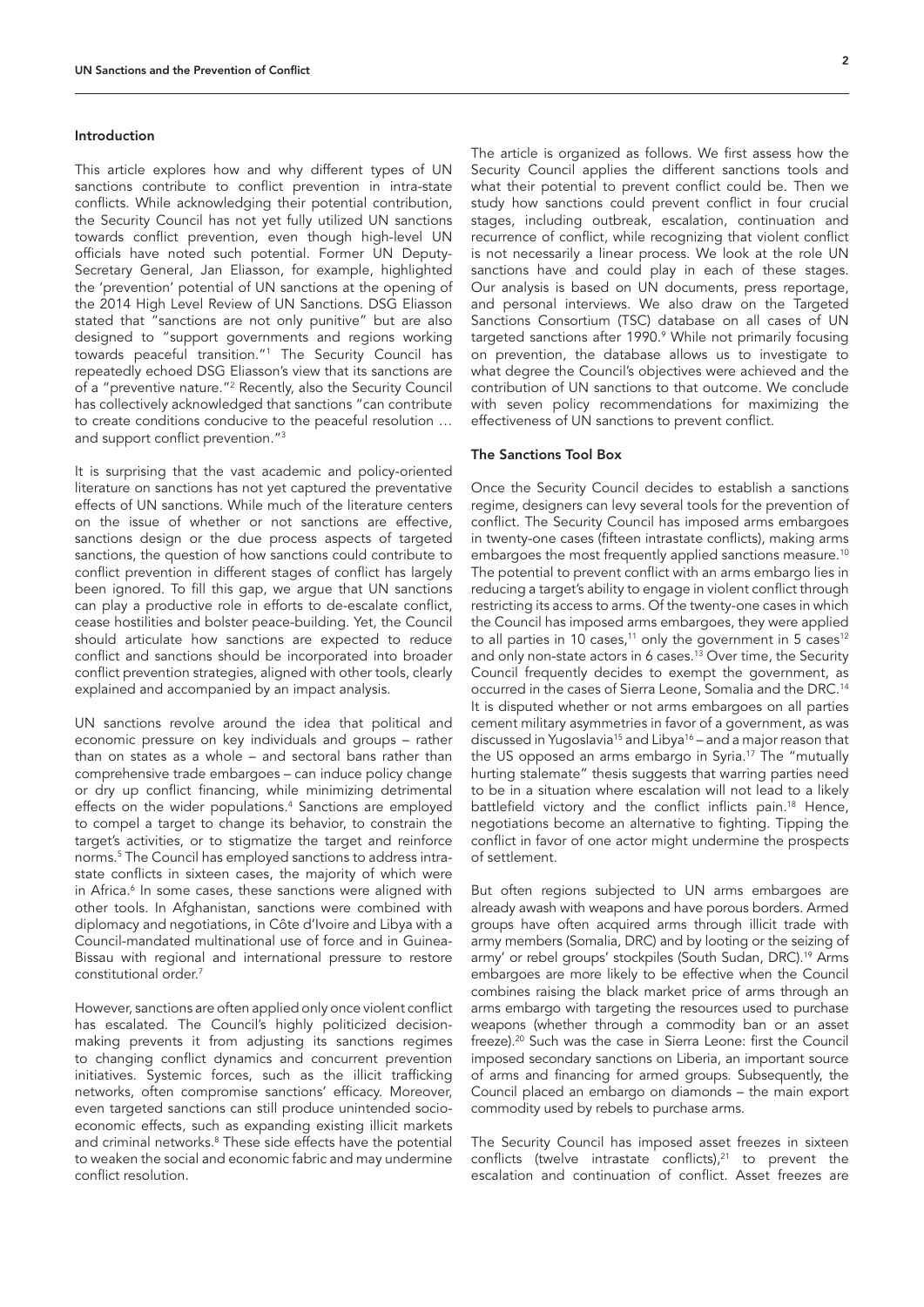meant to restrict a target's ability to fund violent activities such as procuring arms, recruiting needed mercenaries, paying foot soldiers or otherwise undermining stability. For example, the Security Council froze the assets of Liberian President Charles Taylor in 2004<sup>22</sup>, former Prime Minister of Côte d'Ivoire Laurent Gbagbo, in 2011,<sup>23</sup> as well as Houthi leader Abdulmalik al-Houthi and former Yemeni President Abdullah Saleh in 2015.<sup>24</sup> In some cases, asset freezes have also been applied to key decision makers' family members assuming that diverting funds to relatives provided a means to evade an assets freeze.25 Moreover, sanctions have been used to freeze accounts of entire governments.

Since the late 1990s, commodity bans have been applied in eight UN sanctions regimes (seven intrastate conflicts).<sup>26</sup> As a lesson from the sanctions on all trade in Iraq and Yugoslavia, the goal of targeted commodity bans was to limit or prevent the trade in those commodities that constituted primary sources for financing conflict. The first such case was Angola. In 1998, the Council sanctioned the diamond trade to prevent UNITA from funding its war effort. In the following years, the Council also imposed sanctions on conflict resources such as diamonds in Sierra Leone, Côte d'Ivoire and Liberia, timber in Liberia and charcoal in Somalia. Over time, the Council has shifted towards sanctioning only the profits from natural resources exploitation and has added trade in conflict resources as a designation criterion for seven targeted sanctions regimes.27 Biersteker et al. (2016) find that commodity sanctions are particularly effective in constraining targets from escalating and/or continuing conflict. Yet, targets can shift to other funding sources, smuggle natural resources, or benefit from the unwillingness or inability to implement sanctions. For instance, while the charcoal embargo on Somalia has reduced charcoal exports, it has not constrained Al-Shabaab because it shifted from charcoal trading towards taxing charcoal traders and trade in agriculture.<sup>28</sup>

Travel bans, imposed in fifteen sanctions regimes (twelve intrastate conflicts)<sup>29</sup> and almost always in combination with an asset freeze, are meant to curtail the movement of key individuals. In theory, these bans can help prevent the mobilization and cross-border cooperation of armed groups and disrupt the activities of trading networks, recruiters and middlemen. However, travel bans have not always proved effective due to porous borders, insufficient monitoring and low levels of implementation. The Al-Qaida expert panel suggested that "there have been few results to point to in the way of (…) listed individuals stopped at borders."30 The Sudan expert panel has repeatedly noted that the four individuals banned from travelling have crossed state borders on multiple occasions.31 These examples highlight that the potential of travel bans might lie in stigmatizing targets, which in turn could deter others.

#### UN Sanctions and the Conflict Cycle

Security Council Resolution 2282 (2016) describes sustaining peace as including "activities aimed at preventing the outbreak, escalation, continuation and recurrence of conflict."32 In the following, we study how the tool of UN sanctions could prevent conflicts in each of these stages.

#### *Preventing Outbreak*

UN sanctions have little role to play in preventing the outbreak of conflict. This is because the Security Council can only act once a situation is deemed to rise to the level of a "threat to international peace and security."<sup>33</sup> It is inherently difficult to rally Council members behind adding a conflict to the Security Council's agenda as long as armed conflict is only a possibility rather than a manifest reality. Therefore, conflicts tend to only appear on the Security Council's agenda after they have reached a state of conflict management.<sup>34</sup> However, the mere threat of sanctions may have a deterrent effect during this pre-conflict stage.<sup>35</sup> One leading sanctions expert has even argued that sanctions are most effective prior to their imposition.<sup>36</sup>

The Iran sanctions regime, although about non-proliferation rather than about conflict prevention, is an example of how the threat of UN sanctions could help prevent the outbreak of conflict. The "snap back" provision was a key feature of adapting the Iran sanctions regime to the 2015 Joint Comprehensive Plan of Action (JCPOA). This provision may help in deterring conflict by incentivizing Iran's compliance with the terms of the agreement. According to the terms of Security Council resolution 2231 (2015) endorsing the agreement, any JCPOA participant State can notify any "significant non-performance" to the Security Council. Council members must then vote on a resolution to continue in effect the termination of sanctions. If a resolution has not been adopted within 30 days of the notification, sanctions are automatically reinstated.<sup>37</sup> In effect, a single permanent member with veto power can trigger the re-imposition of pre-JCPOA sanctions on Iran.<sup>38</sup> The threat of the return of previous sanctions is serving to incentivize Iran's compliance, and may thus prevent the outbreak of conflict between Iran and member states bent on arresting its proliferation sensitive nuclear activities.

In Burkina Faso, the AU's threat of triggering large-scale economic and political sanctions was "pivotal in getting the country's new military leaders to hand over power to a civilian-led political transition, thus averting further chaos and a high risk of violence."<sup>39</sup> Although this example regards AU sanctions, it illustrates the potential in using the threat of sanctions as leverage to prevent conflict. In other cases including Côte d'Ivoire, Sierra Leone and Guinea-Bissau the threat of and eventual imposition of AU sanctions had not worked, the AU would have come to the Security Council to complement its existing efforts by requesting complementary UN sanctions.40

The impact of the threat of UN sanctions may intensify once regional sanctions have been imposed, as UN sanctions have followed regional or sub-regional African sanctions in more than half of past cases. In cases where UN and regional or sub-regional African sanctions have been applied in tandem, the UN sanctions followed the imposition of AU, or Economic Commission of Western African States (ECOWAS) measures.41 Thus the presence of regional sanctions, in the context of conflicts in Africa, may provide the conditions needed by the Security Council to proceed with the application of UN measures. $4$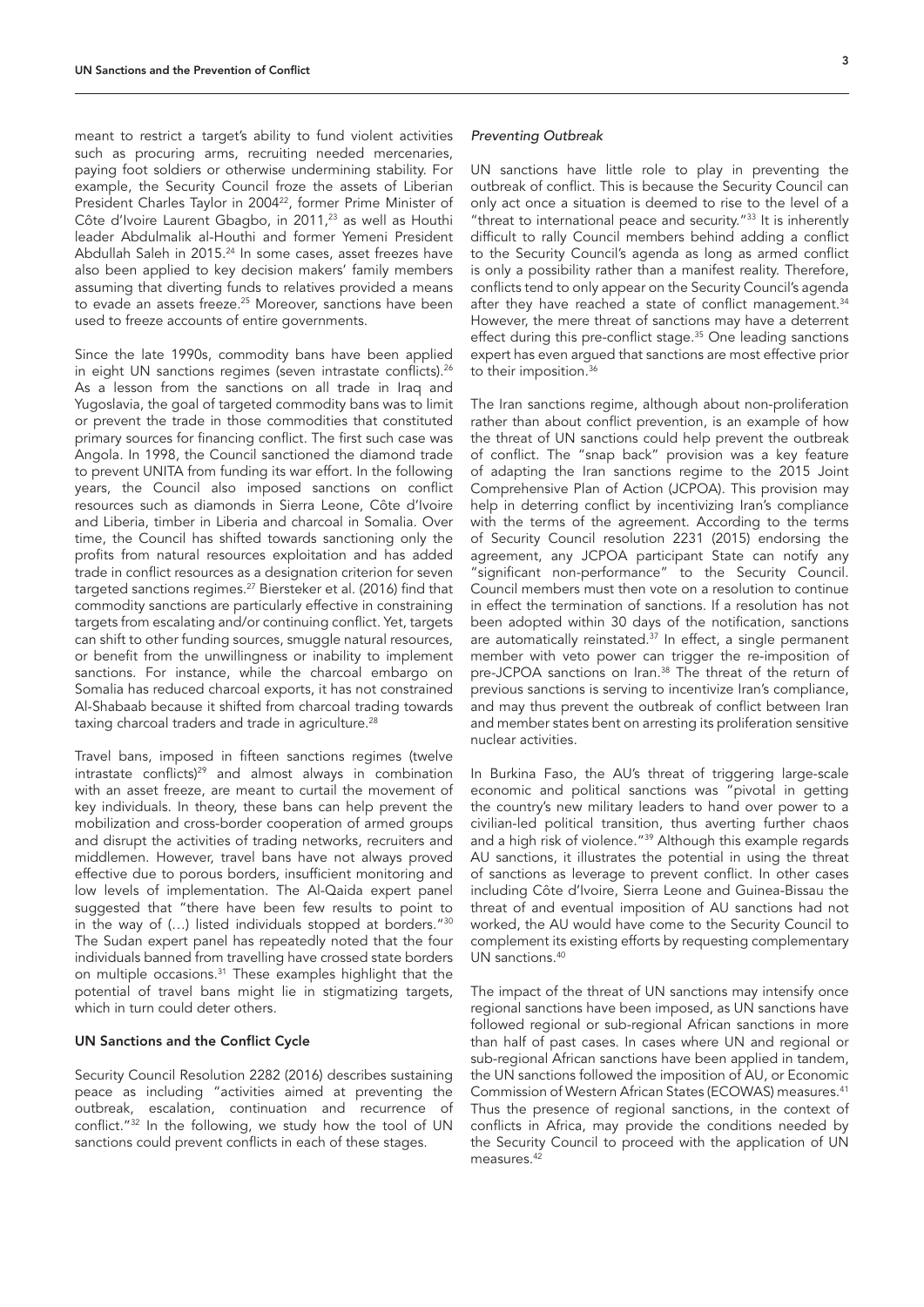Once a situation is on the Security Council's agenda, sanctions can actually be imposed. On average it takes 13 months from the time the Council is seized of a situation to the time it imposes sanctions.<sup>43</sup> Usually Council members will threaten the imposition of, for instance, "further measures," "appropriate additional measures under Article 41", or "measures, including targeted sanctions" before imposing sanctions.44 There may be some value in creating a sanctions regime as a deterrent mechanism, even without issuing designations. Indeed, when the Security Council first establishes a sanctions regime, it can either immediately place individuals and entities under sanctions, or it can simply establish criteria for which individual or group can be added to a sanctions list. Taking the latter step can signal to government elites, factions, or armed groups that, if they misbehave, the Council may activate sanctions against them. Thus, even sanctions regimes that have yet to issue designations may shift actors' calculations.

Yet, to be viewed as credible by conflict parties, a sanctions regime must soon establish the linkage between creating a sanctions regime and issuing concrete designations. The sanctions regime regarding the conflict in Yemen, for example, had been criticized for a failure to adequately shift the incentives of warring parties through the swift application of asset freezes and travel bans, due to the fact that over a year passed before the first designations were made.<sup>45</sup>

Overall, sanctions are unlikely to be applied to prevent the outbreak of conflict, given the Council's limitations at this early stage. However, a sanctions threat, particularly when regional sanctions already exist, may contribute to changing actors' risk calculation. Both threat and establishment, however, must be credible. Sanctions are time-sensitive and conflict actors will quickly begin to doubt its credibility.

#### *Preventing Escalation and Continuation*

By the time UN sanctions regimes are established, conflict situations have almost always become entrenched. But even though sanctions are most often imposed "mid-conflict", they can still assist in stemming escalation. First, UN sanctions can help keep levels of conflict in check through shifting conflict actors' incentives away from violence. Conflict actors must, at multiple points throughout a conflict, decide whether or not violence is a more effective means of achieving their goals than institutional routes, negotiation, and other non-violent means. Sanctions, can serve as one additional counterweight in conflicts actors' risk assessments. Sanctions, however, are not sufficient as a counterweight. They must be applied in conjunction with other tools such as peacekeeping, national, regional and/or international judicial processes, use of force, and other appropriate inducements. Second, UN sanctions can help prevent conflict escalation through cutting off much needed sources of funds, arms and soldiers. For a conflict to escalate there need to be channels of wider mobilization of recruits, financial resources and arms.46

Third, the Council now regularly includes designation criteria proscribing specific violations of international human rights and humanitarian law. Perpetrators can be put under travel bans, have their assets frozen, or see their suppliers discouraged from selling them much needed arms or equipment due

to the fear of being sanctioned themselves. Respective designation criteria include serious violations of human rights and international humanitarian law, recruiting child soldiers, targeting of children, attacks on schools and hospitals, targeting of civilians, ethnic- or religious-based violence and sexual violence. Currently, seven of the 13 existing sanctions regimes contain such designation criteria. While the inclusion of listing criteria is a remarkable trend, no individual has been listed solely based on human rights violations. In few cases human rights violations have been added to the "narratives" (i.e. justification) for listing.47 This might be partially attributed to the difficulty of obtaining the names of perpetrators, the difficulty of proving violations<sup>48</sup> and the lack of political appetite to designate or accept designations according to such criteria.<sup>49</sup> To this end, the Council could more frequently follow up with such designations to give meaning to its increasing focus on human rights. In this context, the Panel of Experts can provide useful information on instances of human rights violations. For instance, in the DRC sanctions regime, the Council explicitly mandated the Group of Experts to investigate such violations.50 This would allow other UN actors to prevent and protect affected population as an earlywarning mechanism.

Finally, sanctions can provide a temporary accountability mechanism within conflicts, when judicial processes are absent or compromised. For example, the Security Council applied sanctions on the instigators of the 2012 coup d'état in Guinea-Bissau, to deter these individuals and others from staging a subsequent coup.<sup>51</sup> The sanctions helped reinforce a relatively nascent (but progressively strengthening) norm against unconstitutional changes of government. Paul Collier suggests that the likelihood of a subsequent coup increases by 150 percent within the first year of a coup.<sup>52</sup> The Security Council has endorsed the view of the AU that unconstitutional changes of government lead to increased violence and welcomed "preventive measures" by the AU and sub-regional organizations against such coups.<sup>53</sup> The role of sanctions in Guinea-Bissau is significant for their role in helping counterbalance the heightened risk of violence, in coordination with regional and sub-regional African-led efforts. The particular regime was minimalist; it consisted of a travel ban placed on 11 members of the military command deemed responsible for the initial coup. While these constitute the "lightest" sanctions measures in existence across all 13 current sanctions regimes, they were sufficient to elicit the following Secretary-General's assessment in 2015, three years after the initial imposition of sanctions:

From the perspective of the people of Guinea-Bissau, the United Nations sanctions (…) are widely regarded as the only serious measure holding the coup leaders accountable for their actions. Aside from the sanctions against the designated individuals, ordinary citizens have not yet seen the perpetrators of the coup or the perpetrators of human rights violations face serious consequences. The sanctions are therefore seen by the public as an important accountability measure that supports the broader reconciliation process.<sup>54</sup> But stigmatizing key players through sanctions may not always deter the use of violence. One study estimates that in 13 percent of cases, UN sanctions result in an unintended "rally around the flag" effect, in which support for the targeted leader grows rather than diminishes as a result of sanctions.<sup>55</sup>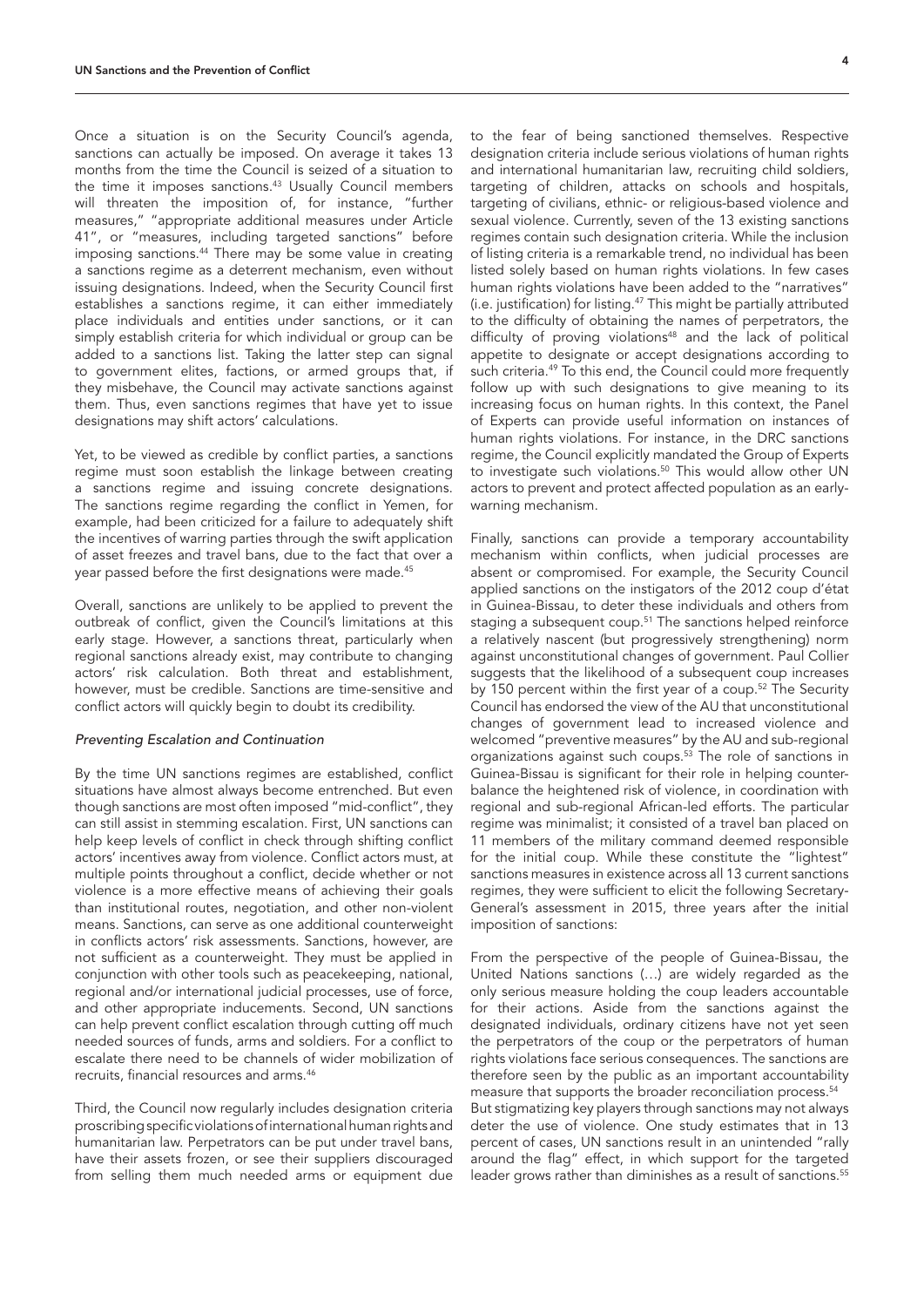Sanctions interventions aimed at preventing the continuation of conflict (i.e. accelerating conflict resolution) often require deeper analysis of the political economy of the conflict and careful decisions about which conflict parties should be targeted. Before imposing sanctions in the throes of an ongoing conflict, there must be an understanding of what is fueling and financing the conflict: How do conflict parties perceive their chances on the battlefield versus at the negotiation table? Should the Security Council target only a government, or armed groups fighting a government, or balance its approach? Is there clear support for a government and its goal to re-establish control over a territory? In the following, we describe some of the most innovative and effective sanctions interventions based on a deeper analysis of the political economy of conflict.

UN sanctions applied to the Angolan intrastate conflict were pivotal in breaking the continuation of conflict. The imposition of an arms embargo and a commodity ban on the main funding source (diamonds) significantly weakened the anti-government armed group UNITA. These sanctions helped tip the balance of power in the government's favor and convinced UNITA to end the violence and, after the killing of its leader, Jonas Savimbi, sue for peace through a negotiated settlement.<sup>56</sup>

Similarly, UN sanctions applied in Sierra Leone between 2000 and 2002 contributed to re-establishing government control throughout Sierra Leone and encouraged the demobilization and disarmament of armed groups.57 In particular, the measures were aimed at constraining the ability of the major rebel groups (Revolutionary United Front (RUF)'s and former coup leaders) to challenge the Government of Sierra Leone by limiting their access to resources, arms, training and safe havens.<sup>58</sup> As in Angola, the Security Council targeted the main rebel groups' key source of funding in Sierra Leone: diamonds. In 2000, the Council applied an embargo on the import of rough diamonds from Sierra Leone, following observations from the Panel of Experts that the sale of diamonds was funding conflict activities.59 The Government was exempted from this ban once a reliable certificate of origin program had been established.<sup>60</sup> The diamond embargo was quite effectively enforced and, as a result, significantly weakened major rebel groups relying on the sale for arms procurement.<sup>61</sup> The sanctions on Sierra Leone were reinforced by the use of "secondary" sanctions. In 2001, the Security Council applied secondary sanctions on the neighboring country of Liberia, in light of that government's significant role in fueling the conflict in Sierra Leone through support for the RUF.<sup>62</sup> The Liberian Government's support included the provision of arms, military training and safe havens for RUF fighters, all in contravention to UN sanctions regarding Sierra Leone. By curtailing support from the RUF's main benefactor, the UN sanctions significantly weakened the RUF's ability to carry out its activities against the Sierra Leonean government.<sup>63</sup>

Secondary sanctions were also used to constrain Eritrea's ability to militarily support armed groups against the Somali transitional government.<sup>64</sup> Even though existing sanctions on Somalia prohibited the sale of arms or assistance to armed groups within Somalia, the Government of Eritrea was accused of violating these restrictions.<sup>65</sup> In response, the Council imposed secondary sanctions on Eritrea (including an arms embargo, travel ban and assets freeze). However, recipient groups, such as al-Shabaab, had access to other sources of financing, including through levying taxes. Hence, the reduction in support from Eritrea less effectively constrained al-Shabaab than in secondary sanctions did in Sierra Leone/ Liberia.<sup>66</sup>

Security Council sanctions against the Taliban are another example of how sanctions could contribute to ceasing violent conflict through incentivizing reconciliation. Even though the sanctions did not achieve their objective, due to factors that lay beyond their design, resolution 1988 (2011) provides a useful example of an effort to shift the calculations towards a negotiated settlement. Sanctions were first imposed in 1999, with the objective of inducing the Taliban regime to extradite Osama bin Laden. Within months, the regime (an arms embargo, asset freeze and travel ban) was expanded to include the Al Qaida and its associates. Following 9/11, the regime was extended globally and later to groups such as Boko Haram and ISIL (Da'esh). In 2011, the Security Council decided to split this sanctions regime: one focusing on the Taliban and a second on Al Qaida and associated groups. The rationale was to provide a pathway towards de-listing for Taliban members willing to reconcile, renounce violence and sever ties to transnational terrorism. A precondition for the Taliban to participate in the Afghan peace talks had been the prospect of being taken off the sanctions list.<sup>67</sup>

Yet the reconciliation process never quite gained traction, even though the Taliban's conditions for peace talks had been partially met (delisting of 30 individuals, release of Taliban prisoners, exchange of five Taliban prisoners for a US soldier).<sup>68</sup> The Taliban has created alternative streams of revenue, which rendered the asset freeze and commodity ban ineffective. Despite reports about frozen assets, the UN expert group noted that "the Taliban have established a fairly sophisticated system to generate resources inside [Afghanistan]." This includes the exploitation of natural resources, poppy cultivation, drug trafficking, abductions, and other criminal activities.<sup>69</sup> Thus, in combination with the prospective US troop withdrawal from Afghanistan, internal Taliban divisions, the Taliban war economy and ideological factors led them to conclude that they had more to gain by fighting then by suing for peace with the goal of having sanctions lifted.<sup>70</sup>

The failure – to date – of providing incentives to the Taliban to engage in reconciliation does not mean that the re-design from a punitive to a reconciliation tool does not provide a model that may well prove effective in other settings. In fact, the Security Council could consider designing sanctions measures to incentivize participation in peace processes more often, but these would have to be carefully crafted.<sup>71</sup> To conclude, sanctions are important in contributing to deescalation and the discontinuation of conflict. Sanctions help to de-escalate conflicts through shifting instigators' interests against violence through fear of falling under sanctions or through the desire to lift them. They also contribute through drying up conflict resources, reinforcing human rights norms, and, on occasion, through providing accountability mechanisms following norm violations. UN sanctions also contribute to diminishing conflict through long-term targeting of conflict financing, networks, and sources of arms.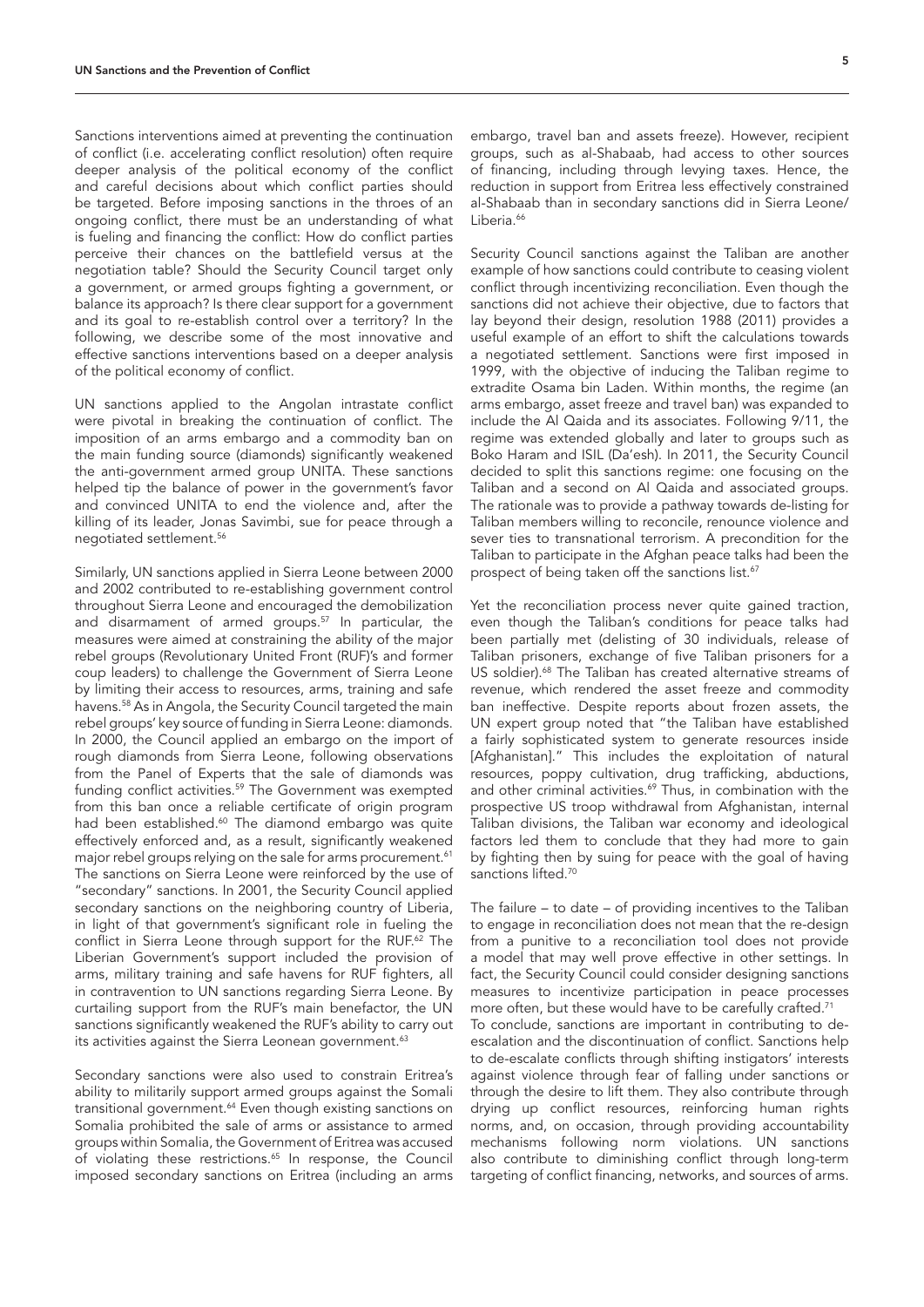In this stage, the purposes of sanctions should complement peacekeeping missions, forces or mediation to not work at cross-purposes.

#### *Preventing Recurrence*

Once fighting has subsided and a peace agreement is signed, sanctions have been used to enhance post-conflict peacebuilding efforts in eight different settings.72 Thomas Biersteker identifies two pathways through which sanctions can enhance peacebuilding, namely the containment of potential spoilers, and pressuring a transitional government to implement important objectives.<sup>73</sup> Yet, more data and evidence are needed to evaluate under which conditions these pathways work. This research gap reflects a broader lack of research at the sanctions and peacebuilding intersection on how and why sanctions have supported or frustrated peacebuilding efforts.

Sanctions applied in Liberia from 2003 onward, especially those between 2003 and 2006, are an important example of where such an intervention proved successful in complementing peacebuilding. In 2003, a ceasefire and a comprehensive peace agreement were in place, a national transitional government had been established, and the Special Court of Sierra Leone had indicted former exiled Liberian President Charles Taylor. Yet there were grave concerns regarding how best to maintain the fragile peace and compliance with the peace agreement. The country was awash with arms, mercenaries and rebel groups including supporters of Taylor. Much of the territory lay outside the transitional government's control. Illicit trafficking in natural resources and arms was rampant, and corruption was rife.74 With the goal of both discouraging potential spoilers and encouraging the transitional government to implement key peacebuilding objectives, the Council imposed a travel ban, arms import embargo and a conditional diamond and timber embargo. Shortly after the imposition of these measures, the Council added an asset freeze on high-risk potential spoilers, including Charles Taylor, his family members, and former high-level officials.<sup>75</sup>

The newly designed travel ban enjoined member states to prohibit potential threats to the peace process in Liberia or those attempting to undermine peace and stability in Liberia and the sub-region, from traveling to or through their territories.76 This measure was meant to frustrate the movement of armed groups, mercenaries, former President Charles Taylor, his family and his supporters from actions that would derail the peace. This travel ban, combined with the Special Court's indictment, restricted Taylor from returning to Liberia, until, in 2005 an exemption was granted to enable his removal for trial in the Netherlands.<sup>77</sup> The arms embargo restricted the sale of arms to Liberia, with the goal of limiting armed groups' further access to weapons, in the context of on-going DDR programs.<sup>78</sup> This arms embargo exempted the transitional government. The Council provided for lifting the travel ban and arms embargo once the comprehensive peace plan was being fully implemented and DDR and SSR had been completed.79 The Council requested neighboring UN missions in Sierra Leone and Côte d'Ivoire to assist through sharing information and mandated the UN mission within Liberia to assist with sanctions monitoring.<sup>80</sup>

The Council applied a commodity ban to the export of diamonds<sup>81</sup> and timber<sup>82</sup> from Liberia. Clear criteria were laid out for the lifting of these time-limited commodity bans: the Liberian Government had to develop a certificate of origin scheme for diamond sales and join the Kimberly

Process. Regarding timber, the Government needed to develop transparent and effective management strategies to ensure the profits would serve the Liberian people. These conditional bans were meant to provide incentives to the transitional government to better manage its own natural resources. A 2005 report of the Panel of Experts on Liberia judged that the governments' progress was sufficiently steady and recommended that the Security Council consider lifting the sanctions. $83$  The commodity bans were subsequently terminated in 2006 and 2007, respectively. The travel ban, asset freeze and arms embargo were kept in place for an additional ten years due to continued concerns regarding potential spoilers. All sanctions measures were finally lifted in May 2016.

The Council also applied sanctions to support peacebuilding efforts in both Sierra Leone and Côte d'Ivoire. In these cases, the measures were applied to encourage DDR, discourage spoilers, and encourage the newly elected governments to develop provisions for the transparent sale of diamonds.<sup>84</sup> While UN sanctions were first placed on Côte d'Ivoire in 2004, the specific measures imposed following the election of President Alassane Ouattara were aimed at preventing forces loyal to Laurent Gbagbo from destabilizing the country, encouraging them to accept the election results, facilitate DDR, and take control over conflict-fueling natural resources. In case of Sierra Leone, UN sanctions were instrumental in coercing rebel groups to join the peacebuilding process and in constraining spoilers. The sanctions helped in pressing the transitional government to hold local elections, ensure that a meaningful opposition could emerge, and that the war crimes tribunal would not be undermined.<sup>85</sup> Sanctions regimes in both countries have since been terminated.<sup>86</sup>

In summary, UN sanctions have shown fairly high degrees of effectiveness in constraining would-be spoilers of cease fires and peace processes in Liberia, Sierra Leone and Cote d'Ivoire. Simultaneously, these sanctions measures helped incentivize transitional governments to take necessary steps to properly implement such agreements and necessary reforms to ensure the success of peacebuilding efforts.

#### A Note on Unintended Consequences

The application of UN sanctions can produce unintended consequences, which, in turn, can exacerbate structural and systemic conflict risks. Most notorious are the humanitarian consequences of the trade embargo placed on Iraq in 1990. Critics argue that sanctions restricted necessary food imports in a country which imported 70 percent of its foodstuffs. This embargo is faulted with contributing to extreme rates of infant mortality.87 Another structural impact of sectoral embargoes on commodities and arms was the increase in corruption and illicit trafficking. In former Yugoslavia, the embargo contributed to the proliferation of black markets and corruption.<sup>88</sup> Comprehensive sanctions imposed on Haiti between 1993 and 1994 dramatically weakened the state and the economy, giving rise to massive illicit networks and criminalization of state institutions, undermining the UN's subsequent statebuilding enterprise.<sup>89</sup> Even targeted sanctions, which were designed to reduce unintended socioeconomic affects, are still thought to produce unintended humanitarian consequences in 44 percent of targeted sanctions episodes, including those without commodity sanctions.<sup>90</sup>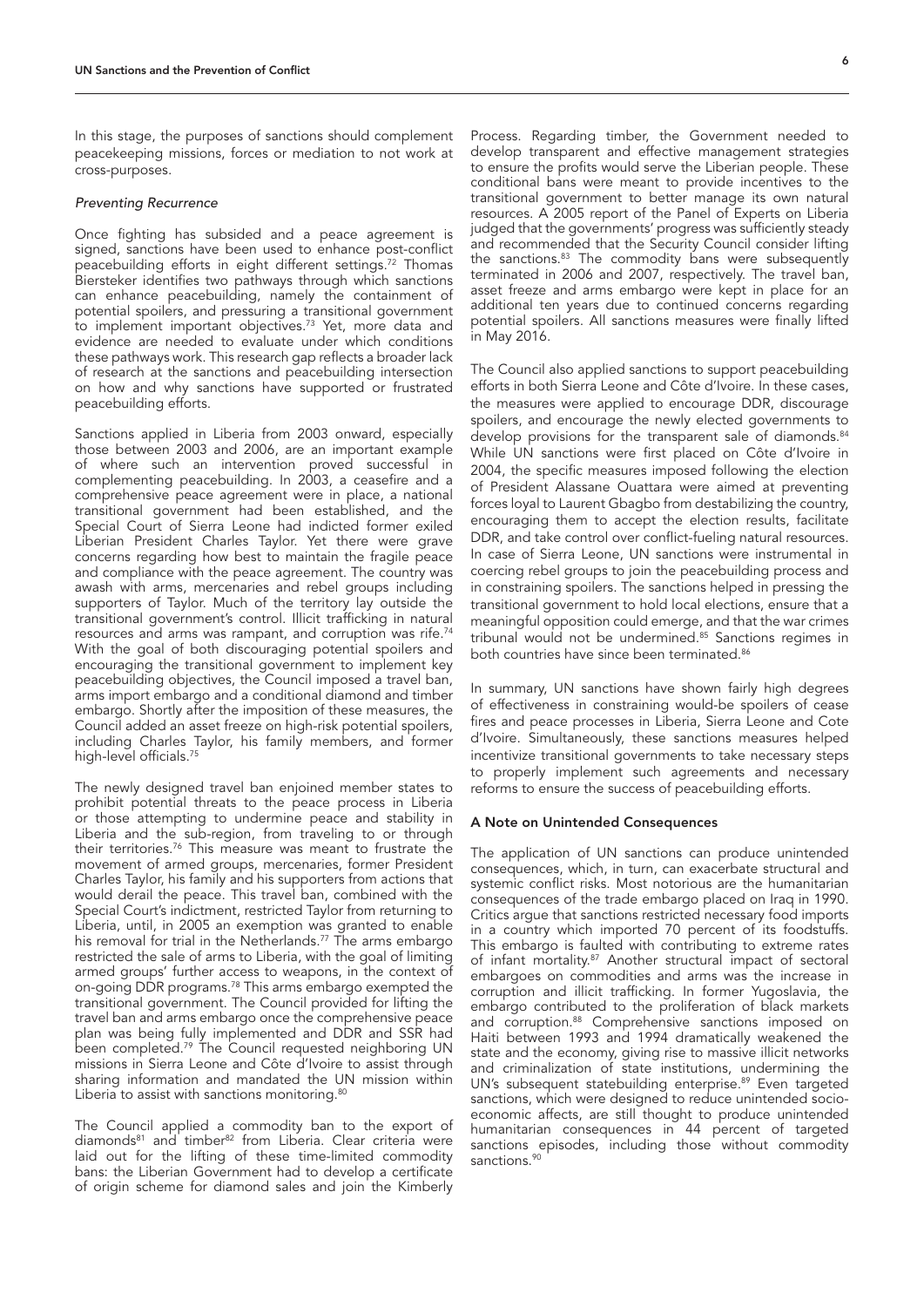There have, however, been some initiatives taken to mitigate the socio-economic effects of sanctions measures on the general population through pre-assessment and postassessment. For example, in 2003, the Security Council was considering imposing a timber embargo on Liberia.<sup>91</sup> Timber was one of the primary sources of funding for the Government of Charles Taylor, which was the target of UN sanctions. The timber industry, however, was also responsible for employing a significant portion of the Liberian population. The Council commissioned the Liberia panel of experts to draft a report on the socio-economic impact of a timber embargo, weighing the impact of such an embargo on the conflict, employment and stability.<sup>92</sup>

The conclusions of the report were mixed. It acknowledged that there were costs and benefits from imposing such a commodity ban:93

The departure of some logging companies…has relieved many Liberians of human rights abuses, intimidation of local people and alleged sexual exploitation of women and girls. On the other side, losses of wages and indirect benefits may turn out to be a heavy burden for a population whose economic survival has long been threatened.<sup>94</sup>

Overall, however, the Council decided that the "benefits" of a timber ban outweighed its costs, and imposed it in May 2003. Similar tracking of unintended socio-economic effects of UN sanctions have been mandated or provided in the DRC,<sup>95</sup> DPRK,<sup>96</sup> and, most recently, from the counterterrorism sanctions monitoring team.<sup>97</sup>

Whether or not one agrees with the cost-benefit assessment in these cases,<sup>98</sup> requesting such an expert evaluation should be made standard practice across regimes prior to imposing higher risk measures. Soliciting development expertise in these evaluations would ensure that the assessments capture broader systemic impacts previously ignored.

#### A Note on the Council's "Selective Security"99

An analysis of sanctions "effectiveness" in contributing to conflict prevention would be incomplete without acknowledging their political context. For every intrastate conflict in which the Council has responded, there are many others in which the Council does not act. In ten out of the 25 most deadly conflicts since 1990, the Security Council could not agree on any action.<sup>100</sup> The political will of all five veto-wielding permanent members is essential for imposing sanctions. Consider two on-going conflicts: Syria and Ukraine. In both, sanctions and even their threat were taken off the policy table. In Syria alone, the conflict has since gone on to cost the lives of nearly half a million people.

In August 2011, a European-sponsored draft resolution foresaw the imposition of UN sanctions on Syria, including an assets freeze and travel ban on 22 individuals and four entities, an arms embargo, and the establishment of a sanctions committee and a panel of experts.<sup>101</sup> However, due to Russian opposition, the drafters dropped the sanctions provisions<sup>102</sup> and instead formulated a threat that in case of non-compliance, the Council would "consider its options, including measures under Article 41 of the Charter."<sup>103</sup> In this

early stage, sanctions may have shifted Assad's calculation regarding his odds on the battlefield versus those at the negotiation table. Even an arms embargo may have mitigated the conflict. It would have stigmatized the Assad regime and also signaled to the opposition that the great powers would not supply them with arms. But the Russian Federation and China vetoed this resolution. Four subsequent draft resolutions were tabled that included a threat to impose sanctions ("measures according to article 41" or "further measures") on the Assad regime in 2012, 2016 and 2017.104 Russia and China rejected each of these resolutions. This signaled to the Assad regime that it would not need to weigh the risks of possible UN sanctions. Seemingly, these failed attempts even encouraged the regime towards bolder actions, based on the assumption that it had a considerable degree of immunity vis-à-vis Council interference.<sup>105</sup>

Similarly, while Ukraine has been on the Council's agenda since the Russian occupation of Crimea Peninsula, UN sanctions have not even been considered due to a likely Russian veto.106 As a result, "the Council and the UN system more broadly loses its leverage when the parties to a conflict realise that there are divisions among Council members that can be exploited to their benefit."<sup>107</sup>

#### Policy Recommendations

We argued that UN sanctions can be productive in efforts to deescalate conflict, cease hostilities and bolster peacebuilding efforts. We also highlighted the risks of applying sanctions, and the need to monitor and adjust for unintended effects. Based on these observations, we conclude with seven recommendations for maximizing the effectiveness of UN sanctions in broader prevention policy efforts:

I. Clear analysis by the Council on how sanctions are expected to reduce conflict: The Security Council, as the architect of UN sanctions regimes, should articulate a clear way forward in terms of how sanctions are expected to reduce conflict. This analysis should consider the political economy of conflicts, the balance of forces on the ground, and also how UN sanctions could reinforce other conflict resolution efforts.

II. Improved coordination of UN sanctions with other UN conflict resolution tools: Sanctions seem to contribute to prevention most effectively if they are deployed coherently with other tools including mediation, regional sanctions, secondary UN sanctions, peacekeeping, peace enforcement, and national and international judicial processes. The presence of UN sanctions (and unilateral sanctions) on Iran and the incentives they placed on the Iranian government, were an important factor for a nuclear deal to follow. Yet, much more needs to be understood about how and when such tools should be deployed in tandem. Examining how sanctions and mediation processes could work better together should be a priority. However, many factors remain unknown: how should the Council time the application of both sanctions and mediation? What coordination should there be between mediators and the Council? And under what conditions might sanctions hurt mediation?

III. Clear and consistent communication of the criteria for avoiding sanctions imposition or for having sanctions lifted: One of sanctions' primary contributions to prevention is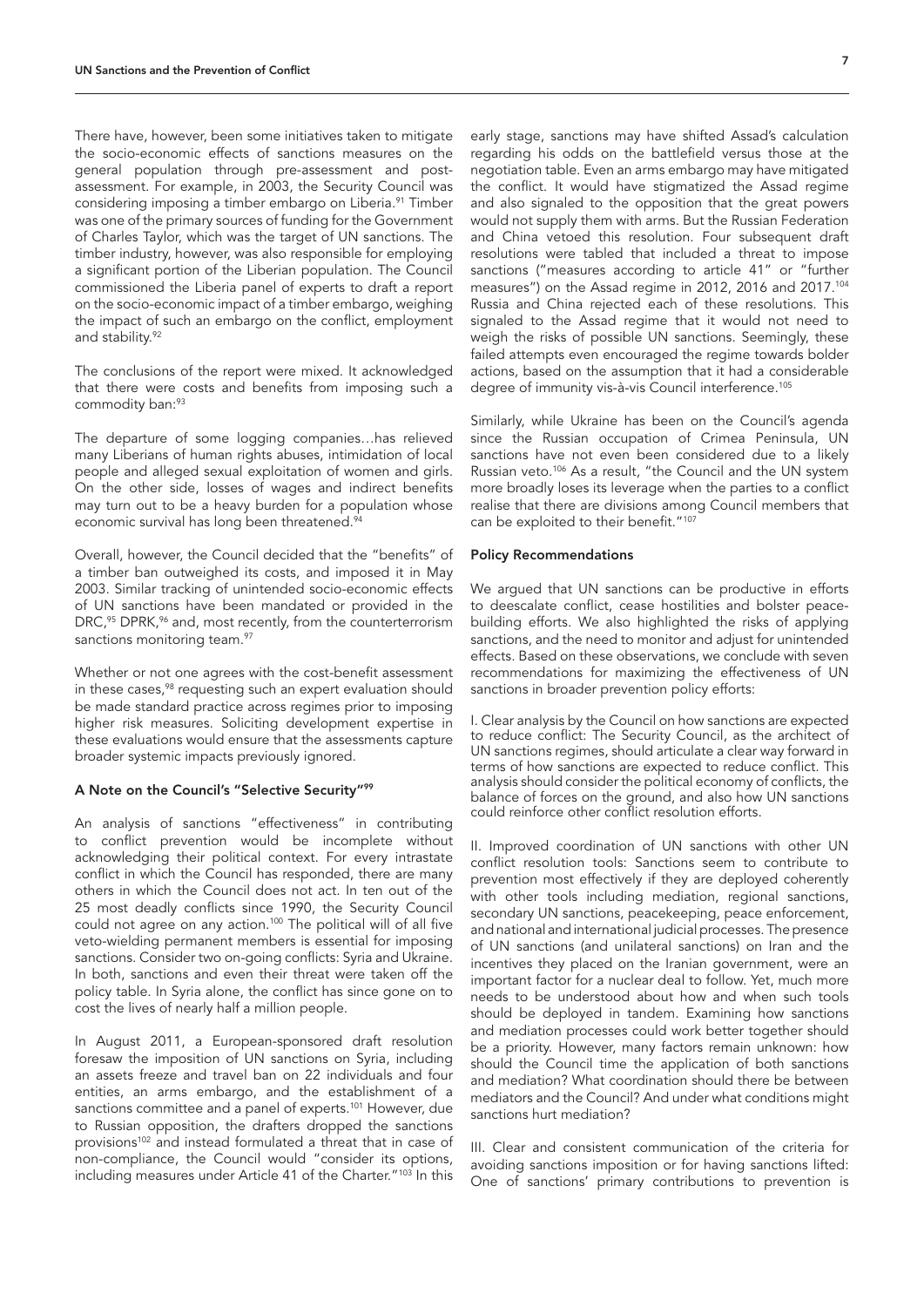their ability to shift the cost-benefit calculation of conflict parties towards choosing non-violent conflict resolution. But for incentives to work, the Council must more clearly and consistently communicate how sanctions could be avoided, what behavior might lead to being designated, and the actions required to be removed from a sanctions list.108 This is especially relevant for implementation overreach. When companies, banks, and governments refuse to do business with relatives, groups or countries not explicitly designated, this may add "teeth" to the measure but can also compromise the legitimacy of the very tool, according to customary international norms of due process. Implementation overreach, however, must be balanced with the more widespread challenge of under-implementation.

IV. Better incentivizing implementation: While the Security Council mandates sanctions, member states are responsible for implementing them. Even the best designed, timed and coordinated sanctions measures can suffer from a widespread failure to implement. The Security Council has not used the full range of methods available to encourage the implementation of its own decisions. Secondary sanctions, in the case of Liberia/Sierra Leone and Eritrea/Somalia, have proved successful in restricting border state violations and the Council should consider using secondary sanctions more deliberately. There is much debate amongst whether a lack of political will or a lack of capacity drives low implementation rates. A rigorous and comprehensive needs assessment exercise could provide the basis for meeting the most pressing capacity challenges.

V. Systematic tracking and minimizing unintended collateral effects: There is a misplaced perception amongst some sanctions advocates that with targeted sanctions, unintended humanitarian consequences disappeared. Although unintended consequences were reduced, they did not vanish for both commodity sanctions and other targeted sanctions measures. Accordingly, there is an ongoing need to monitor targeted sanctions regimes for possible socio-economic effects on both those targeted and more broadly. Examples of

past monitoring efforts exist, as with the experts' assessment of a proposed timber ban in Liberia and the Secretary-General's assessment of a proposed natural resource ban in the DRC. But the practice of mandating such assessments both prior to and following sanctions measures should be a regular practice rather than an exception. The 25 member Inter-Agency Working Group on UN Sanctions could serve as a venue for both soliciting and processing such inputs.

VI. Providing an additional accountability mechanism: National courts, regional mechanisms and the International Criminal Court already provide avenues for holding perpetrators to account in the midst of (long-term) conflict. Sanctions can complement accountability efforts. Though a far cry from judicial procedures, the (threat of) imposition of sanctions on those violating international humanitarian and human rights law (such as through recruiting child soldiers or attacking humanitarian works) can function as a short-term accountability mechanism. Already, half of the existing sanctions regimes contain human rights violations designation criteria. While these have yet to be applied to key perpetrators, their inclusion in sanctions regimes is a laudable attempt to promote international norms within conflicts.

VII. Tracking systemic factors fueling conflict, political dynamics permitting: Only the counter-terrorism sanctions regime is focused on a transnational or systemic threat. As a result, its sanctions monitoring team has a global mandate. All other UN sanctions regimes are tied to geographicallyfixed conflicts, even though regional and transnational factors fuel many of these conflicts. Council members concerned with overreach have rebuffed the Secretariat's recommendations for more cross-case investigations of conflict-fueling factors. Adding a transnational lens to sanctions experts' investigative, monitoring, and analysis mandates, and intensifying cooperation among expert panels to track transnational sources of funding, arms trafficking, and networks of middlemen would better enable sanctions to complement prevention causes.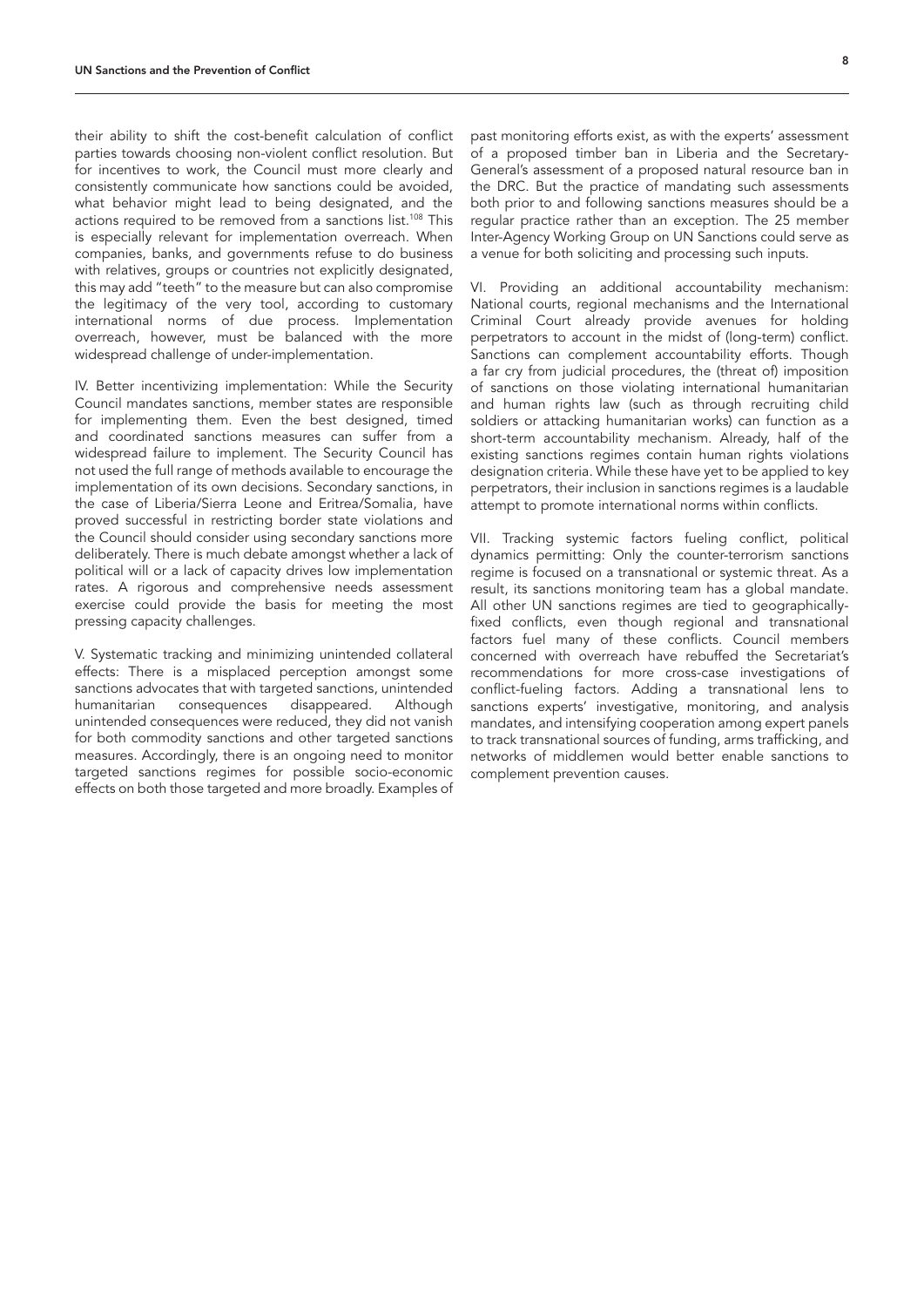### ENDNOTES

- Security Council Resolution 2282 (27 April 2016).
- † Guterres highlights the importance of recognizing the links between peace and sustainable development, UN News Centre, 24 January 2017.
- 1. Statement by former DSG Jan Eliasson at High-Level Review of Sanctions, 28 May 2014, available at: [http://www.hlr](http://www.hlr-unsanctions.org/statements/dsg)[unsanctions.org/statements/dsg](http://www.hlr-unsanctions.org/statements/dsg)
- 2. Resolutions S/RES/1735 (2006), preamble; S/RES/1822 (2008), preamble, S/RES/2083 (2012), preamble.
- 3. Resolution S/RES/2171 (2014).
- 4. Brzoska M (2003) From Dumb to Smart? Recent Reforms of UN Sanctions. Global Governance 9: 519–535.
- 5. Biersteker T Eckert S, Tourinho M and Hudakova Z (2013) The Effectiveness of United Nations Targeted Sanctions: Findings from the Targeted Sanctions Consortium. Geneva, Providence, Rhode Island; for a different categorization, see Wallensteen P and Grusell H (2012) Targeting the Right Targets? The UN Use of Individual Sanctions. Global Governance 18(2): 207–230.
- 6. Somalia/Eritrea, Liberia, Angola, Rwanda, Sierra Leone, Democratic Republic of the Congo, Côte d'Ivoire, Libya II, Sudan/Darfur, South Sudan, Guinea-Bissau, Central African Republic, Haiti, Former Yugoslavia, Yemen. See Charron, A (forthcoming): The Evolution of Intrastate Conflict Sanctions Regimes: From Stopping Violence to Peacebuilding and Beyond, In: von Einsiedel, Sebastian/Lopez, George: The Sanctions Enterprise.
- 7. Charron A and Portela C (2015) The UN, regional sanctions and Africa. International Affairs 91(6): 1369–1385.
- 8. Eriksson M "The Unintended Consequences of UN Targeted Sanctions," pp. 203.
- 9. Targeted Sanctions Consortium Database: [http://graduateinstitute.ch/home/research/centresandprogrammes/](http://graduateinstitute.ch/home/research/centresandprogrammes/international-governance/research-projects/UN_Targeted_Sanctions/targeted-sanctions-consortium-da.html) [international-governance/research-projects/UN\\_Targeted\\_Sanctions/targeted-sanctions-consortium-da.html](http://graduateinstitute.ch/home/research/centresandprogrammes/international-governance/research-projects/UN_Targeted_Sanctions/targeted-sanctions-consortium-da.html); View also: <http://sanctionsapp.com>.
- 10. Based on TSC database plus Southern Rhodesia and South Africa. Data excludes the non-proliferation regimes DPRK and Iran. Thomas Biersteker, with the assistance of Zuzana Hudáková, "Types of UN Targeted Sanctions and their Effectiveness" Research Note, The Graduate Institute, Geneva, Note prepared for the Sanctions Unit of the UN Secretariat, New York, 23 July 2014.
- 11. Central African Republic, Cote d'Ivoire, Haiti, Liberia, Libya II, Rwanda, Sierra Leone, Somalia, Yugoslavia I, and Yugoslavia II. Intrastate conflicts in bold.
- 12. Al-Qaida/Taliban, Ethiopia-Eritrea, Libya I, Southern Rhodesia, South Africa.
- 13. Angola, DRC, Iraq, Sudan/Darfur, Taliban, Yemen. Intrastate conflicts in bold.
- 14. S/RES/1132 (1997); S/RES/733 (1992); S/RES/1493 (2003); S/RES/1171 (1998); S/RES/2093 (2013); S/RES/1807 (2008)
- 15. United Nations Arms Embargoes: Their Impact on Arms Flows and Target Behaviour, Case study: Former Yugoslavia, 1991–96, available at <http://books.sipri.org/files/misc/UNAE/SIPRI07UNAEYug.pdf>
- 16. Telegraph (2011): France supplying weapons to Libyan rebels, available at: [http://www.telegraph.co.uk/news/](http://www.telegraph.co.uk/news/worldnews/africaandindianocean/libya/8606541/France-supplying-weapons-to-Libyan-rebels.html) [worldnews/africaandindianocean/libya/8606541/France-supplying-weapons-to-Libyan-rebels.html](http://www.telegraph.co.uk/news/worldnews/africaandindianocean/libya/8606541/France-supplying-weapons-to-Libyan-rebels.html)
- 17. Guardian (2013): US pushes Europe to amend arms embargo on Syrian rebels, available at: [https://www.theguardian.](https://www.theguardian.com/world/2013/may/22/syria-arms-embargo-rebels) [com/world/2013/may/22/syria-arms-embargo-rebels](https://www.theguardian.com/world/2013/may/22/syria-arms-embargo-rebels)
- 18. Zartman, William (2008), 'Ripeness': The Importance of Timing in Negotiation and Conflict Resolution, see: [http://](http://www.e-ir.info/2008/12/20/ripeness-the-importance-of-timing-in-negotiation-and-conflict-resolution/) [www.e-ir.info/2008/12/20/ripeness-the-importance-of-timing-in-negotiation-and-conflict-resolution/](http://www.e-ir.info/2008/12/20/ripeness-the-importance-of-timing-in-negotiation-and-conflict-resolution/)
- 19. Expert reports S/2011/738, para. 563, S/2008/274, para. 124, S/2014/770 para. 68, S/2007/132 para. 90, S/2015/656 para. 64, S/2015/656 para. 64.
- 20. Cross-case analysis of TSC database.
- 21. Angola, Al/Qaida-Taliban, Central African Republic, Cote d'Ivoire, DRC, Haiti, Iraq II, Lebanon, Liberia, Libya I, Libya II, Somalia, South Sudan, Sudan/Darfur, Taliban, Yemen. Intrastate conflicts in bold.
- 22. S/RES/1532 (2004)
- 23. S/RES/1975 (2011)
- 24. S/RES/2216 (2015)
- 25. S/RES/1975 (2011); S/RES/1532 (2004)
- 26. Angola, Cote d'Ivoire, Haiti, Liberia, Libya I, Libya II, Somalia, Sierra Leone, also Security Council Report (2015) UN Sanctions: Natural Resources, available at: [http://www.securitycouncilreport.org/atf/cf/%7B65BFCF9B-6D27-4E9C-](http://www.securitycouncilreport.org/atf/cf/%7B65BFCF9B-6D27-4E9C-8CD3-CF6E4FF96FF9%7D/research_report_4_sanctions_2015.pdf)[8CD3-CF6E4FF96FF9%7D/research\\_report\\_4\\_sanctions\\_2015.pdf;](http://www.securitycouncilreport.org/atf/cf/%7B65BFCF9B-6D27-4E9C-8CD3-CF6E4FF96FF9%7D/research_report_4_sanctions_2015.pdf) The Council had previously imposed commodity sanctions on Southern Rhodesia, S/RES/232 (1966).
- 27. Security Council Report (2015) UN Sanctions: Natural Resources; DRC: S/RES/1857, S/RES/2198.
- 28. S/2016/919, paras 82, 128.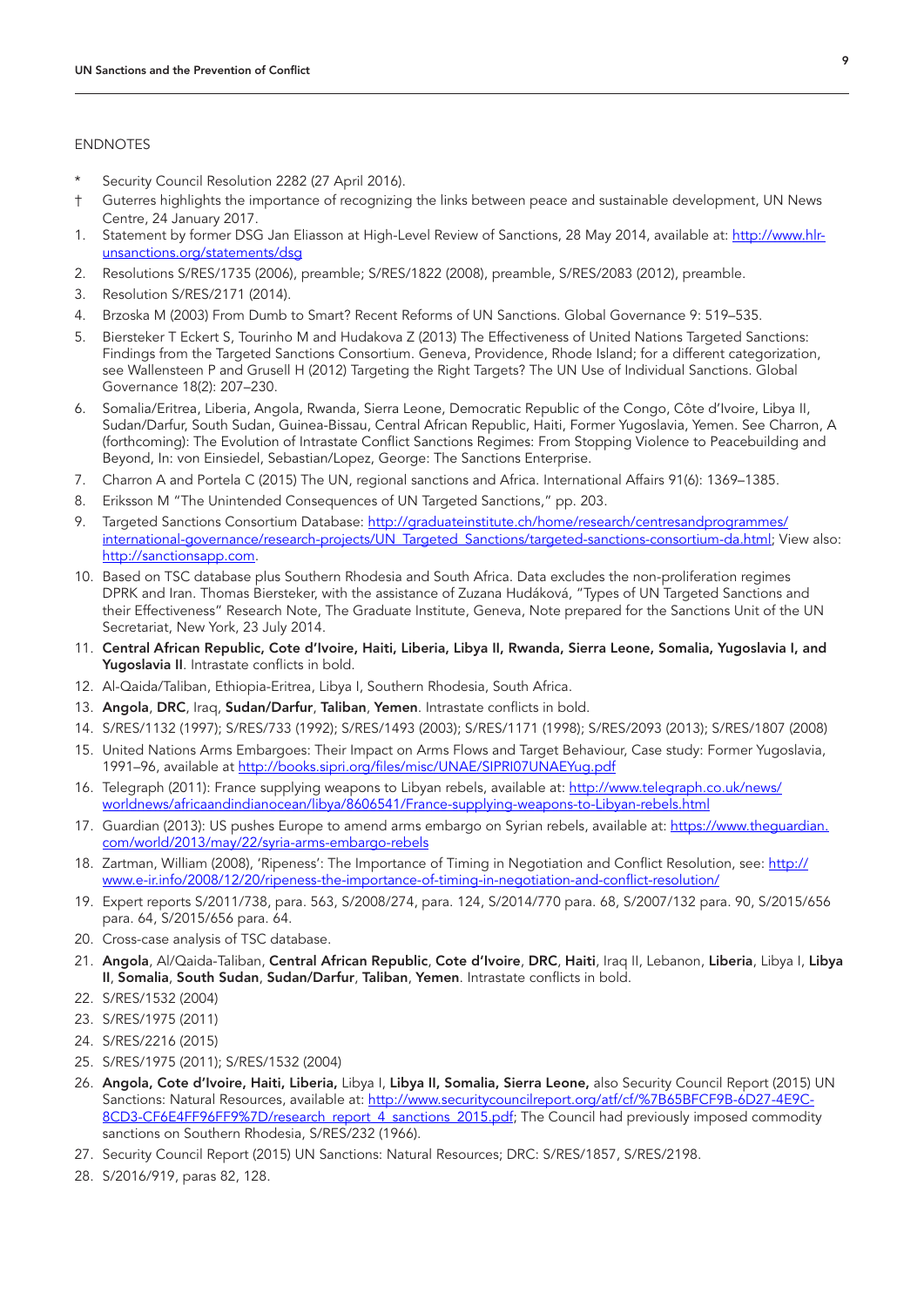29. Al-Qaida/Taliban, Central African Republic, Cote d'Ivoire, DRC, Guinea-Bissau, Lebanon, Liberia, Libya II, Sierra Leone, Somalia, South Sudan, Southern Rhodesia, Sudan/Darfur, Taliban, Yemen. Intrastate conflicts in bold.

- 31. S/2013/79, paras 147, 149; S/2014/87; S/2015/31.
- 32. S/RES/2282 (2016)
- 33. UN Charter, Article 39. See Krisch N (2012) Article 39. In: Simma B et al. (eds) The Charter of the United Nations: A Commentary. Oxford: Oxford University Press, pp. 1272–1296.
- 34. SCR (2017), Can the Security Council Prevent Conflict?, pp. 4.
- 35. SCR (2017), Can the Security Council Prevent Conflict?, pp.15
- 36. Interview with Tom Biersteker, Graduate Institute, Geneva, 2016. See [http://graduateinstitute.ch/files/live/sites/iheid/](http://graduateinstitute.ch/files/live/sites/iheid/files/sites/internationalgovernance/shared/PSIG_images/Sanctions/Sanctions.pdf) [files/sites/internationalgovernance/shared/PSIG\\_images/Sanctions/Sanctions.pdf](http://graduateinstitute.ch/files/live/sites/iheid/files/sites/internationalgovernance/shared/PSIG_images/Sanctions/Sanctions.pdf)
- 37. Resolution 2231 (2015), paras 11-12, also [http://www.securitycouncilreport.org/monthly-forecast/2015-09/iran\\_11.php](http://www.securitycouncilreport.org/monthly-forecast/2015-09/iran_11.php)
- 38. <https://www.scprocedure.org/chapter-6-section-1b>
- 39. Pichler Fong A and Day A (2017) Diplomacy and Good Offices in the Prevention of Conflict, p. 7, a case study prepared for the UN-World Bank Flagship Study on conflict prevention.
- 40. Ibid. pp. 11: [http://ink.library.smu.edu.sg/cgi/viewcontent.cgi?article=3126&context=soss\\_research](http://ink.library.smu.edu.sg/cgi/viewcontent.cgi?article=3126&context=soss_research)
- 41. Charron A and Portela C (2015) The UN, regional sanctions and Africa, pp. 11-12; TSC database.
- 42. Ibid., pp. 11-12.
- 43. USG Jeffrey Feltman Address to Security Council, [S/PV.7323,](http://www.un.org/en/ga/search/view_doc.asp?symbol=S/PV.7323) 25 November 2014.
- 44. S/RES/2051 (2012), para. 6; S/RES/2046 (2012), para. 6; S/RES/1967 (2011), para. 11; S/RES/1564 (2004), para. 14; S/ RES/2304 (2016), para. 17.
- 45. TSC Database/ Yemen/ Episode 1/ Effectiveness; Interviews with members of the Secretariat and Committee members.
- 46. See discussion of commodity bans (section 0).
- 47. See Research Report Human Rights and the Security Council An Evolving Practice, pp. 13-14. Available at: [http://](http://www.securitycouncilreport.org/atf/cf/%7B65BFCF9B-6D27-4E9C-8CD3-CF6E4FF96FF9%7D/research_report_human_rights_january_2016.pdf) [www.securitycouncilreport.org/atf/cf/%7B65BFCF9B-6D27-4E9C-8CD3-CF6E4FF96FF9%7D/research\\_report\\_human\\_](http://www.securitycouncilreport.org/atf/cf/%7B65BFCF9B-6D27-4E9C-8CD3-CF6E4FF96FF9%7D/research_report_human_rights_january_2016.pdf) [rights\\_january\\_2016.pdf](http://www.securitycouncilreport.org/atf/cf/%7B65BFCF9B-6D27-4E9C-8CD3-CF6E4FF96FF9%7D/research_report_human_rights_january_2016.pdf)
- 48. S/2015/125, para. 36.
- 49. Charron A (2011), UN Sanctions and Conflict, pp.101.
- 50. S/RES/2198 (2015), para. 7f; for Group's report see S/2016/466, paras 182-218.
- 51. S/2015/619, para. 20.
- 52. Collier P (2010), Wars Guns, and Votes, pp. 147.
- 53. S/PRST/2009/11.
- 54. S/2015/619, para. 20.
- 55. Eriksson M "The Unintended Consequences of UN Targeted Sanctions," pp. 203.
- 56. TSC Database/ Angola/ Episode 3/ Effectiveness.
- 57. S/1998/1171, para. 7. Sanctions were applied alongside UK and ECOMOG military action, which were the drivers in changing the conflict dynamics and enabling the re-establishment of governmental control.
- 58. Farrall J (2007), pp. 359.
- 59. S/2000/1195, para. 1.
- 60. S/2001/1385, para. 3-4.
- 61. TSC database/Liberia/ Episode 4/Effectiveness/Constraint
- 62. S/2000/1195, paras. 19-20.
- 63. TSC database/Liberia/ Episode 4/Effectiveness
- 64. S/RES/1907 (2009), see paras. 5-10, for example.
- 65. S/RES/1907 (2009), preambular para. 7; See S/2008/769 for further information.
- 66. TSC database/Somalia/Eritrea/Episode 3/Effectiveness; S/2009/1907.
- 67. von Einsiedel S and Romaniuk P (forthcoming), pp. 11–12.
- 68. von Einsiedel S and Romaniuk P (forthcoming), pp. 10-11.
- 69. S/2014/402 paras 47-59, see also 2013/656, paras 51-61, S/2015/648, paras 38-49; S/2014/402 para 17.
- 70. von Einsiedel S and Romaniuk P (forthcoming), pp. 14.
- 71. von Einsiedel S and Romaniuk P (forthcoming), pp. 11-15.
- 72. TSC database. Cases are Central African Republic, Cote d'Ivoire, Liberia, Libya II, Iraq (post 2003), Rwanda, Sierra

<sup>30.</sup> S/2011/245, para. 9.